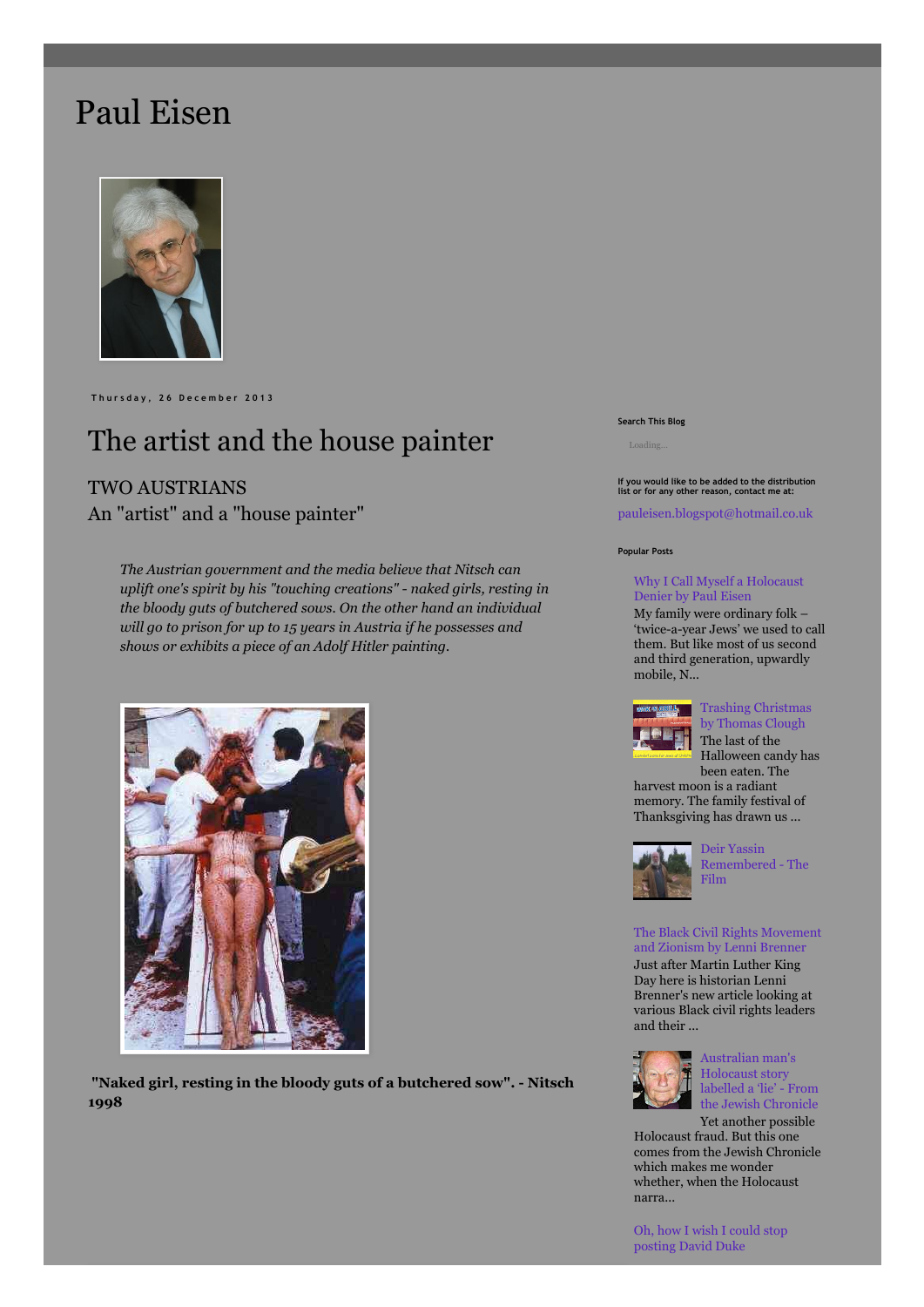

Adolf Hitler: "Mother Mary with the Holy Child Jesus Christ", Oil/canvas, 1913

The portrayal of a woman by Adolf Hitler and how Nitsch portrays women



Adolf Hitler, "Bathing in a Mountain Lake", 1933, Art in the Third Reich Hermann Nitsch, "Girl, together with a butchered pig under a cross", 1998



Oh, how I wish I could stop posting David Duke (it gets me into no end of trouble). Trouble is,

he just will not stop telling the truth. ...



so wr...

### But how could the Holocaust not be [true? by Paul Eisen](http://pauleisen.blogspot.com.au/2012/05/but-how-could-holocaust-not-be-true.html) How could the

Holocaust not be true? How could such a delusion and deception have taken place? How could all those survivors be

# Dance on Thatcher's grave, but [remember there has been a coup](http://pauleisen.blogspot.com.au/2013/04/dance-on-thatchers-grave-but-remember.html) in Britain - John Pilger

25 April 2013 In the wake of Thatcher's departure, I remember her victims. Patrick Warby's daughter, Marie, was one of them. Marie...

## [The Vexing 'Jewish Question': A](http://pauleisen.blogspot.com.au/2013/05/the-vexing-jewish-question-nineteenth.html) Nineteenth-Century Scholar's View

By Goldwin Smith with an Introducton by Mark Weber Although today it is considered tactless if not hateful to speak openly of a "Je...



# [The Birth of Modern](http://pauleisen.blogspot.com.au/2012/11/the-birth-of-modern-terrorism.html)

Terrorism "They called us terrorists...we didn't mind being called

terrorists.... We were a minority..but we were minority with a clear id...

### **Recent Posts**

- [The artist and the house-painter](http://pauleisen.blogspot.co.uk/2013/12/the-artist-and-house-painter.html)
- [The face of racism? by Uri Avnery](http://pauleisen.blogspot.co.uk/2013/12/the-face-of-racism-by-uri-avnery.html)
- [Israelophobia by Fiamma](http://pauleisen.blogspot.co.uk/2013/12/israelophobia-by-fiamma-nirensteinn.html) Nirenstein
- ["Une hallucinante épidémie](http://pauleisen.blogspot.co.uk/2013/12/une-hallucinante-epidemie.html) d'antisémitisme se propage aujourd'hui en France"
- [What I should have said about](http://pauleisen.blogspot.co.uk/2013/12/what-i-should-have-said-about-hannah.html) 'Hannah Arendt and Adolf Eichmann'
- [Yes, he did make the trains run](http://pauleisen.blogspot.co.uk/2013/12/yes-he-did-make-trains-run-on-time.html) on time...
- ['Five Broken Cameras' as seen](http://pauleisen.blogspot.co.uk/2013/12/five-broken-cameras-seen-from-outside.html) from outside Beth Israel
- Ouenelle panic
- [Is a new revolution quietly](http://pauleisen.blogspot.co.uk/2013/12/is-new-revolution-quietly-brewing-in.html) brewing in France?
- [George Carlin 1937-2008](http://pauleisen.blogspot.co.uk/2013/12/george-carlin-1937-2008.html)
- [Justice for Germany? You never,](http://pauleisen.blogspot.co.uk/2013/12/justice-for-germany-you-never-never-know.html) never know...
- [Winnie Mandela and the Ramat](http://pauleisen.blogspot.co.uk/2013/12/winnie-mandela-and-ramat-amidar-gang.html) Amidar gang
- [False portrait](http://pauleisen.blogspot.co.uk/2013/12/false-portrait.html)
- [Hope for the future?](http://pauleisen.blogspot.co.uk/2013/12/hope-for-future.html)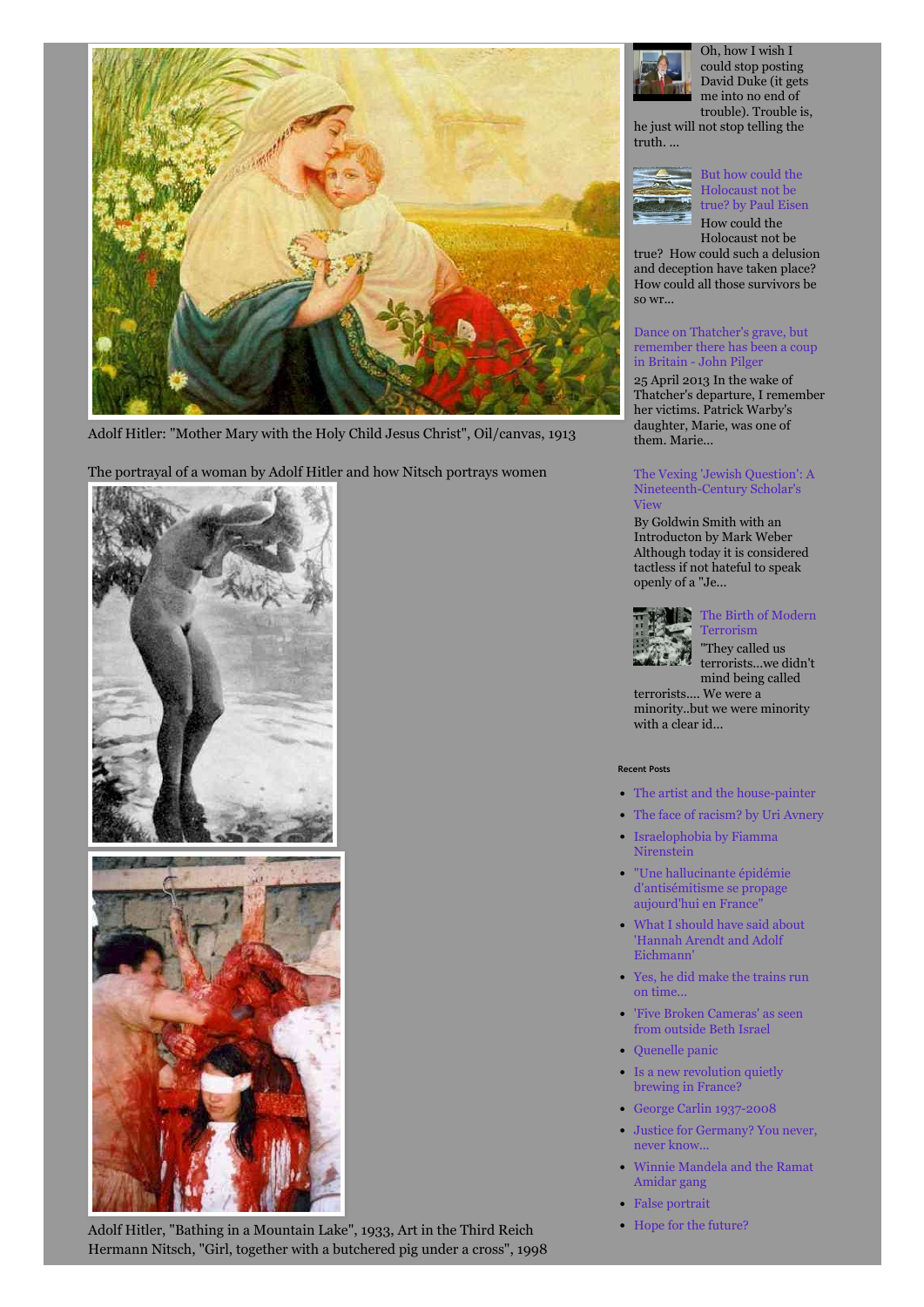# **Hitler's view of nature and Jesus and how Nitsch worships Jesus**





Above: Adolf Hitler, "Mountain scene with wayside cross", 1923 - 1925 Below: Hermann Nitsch, "Jesus under bleeding pig", 1998

Hitler's portrayal of Christian architecture and how Nitsch portrays Christianity

- [I was absolutely delighted to](http://pauleisen.blogspot.com.au/2013/12/I%20was%20absolutely%20delighted%20to%20receive%20this%20from%20the%20IHR%20%20http://pauleisen.blogspot.co.uk/2013/12/i-was-absolutely-delighted-to-receive.html) receive this...
- [More on Mandela](http://pauleisen.blogspot.co.uk/2013/12/more-on-mandela.html)
- [Jewish defenses against criticism](http://pauleisen.blogspot.co.uk/2013/12/jewish-defenses-against-criticism.html)
- [Hannah Arendt and Adolf](http://pauleisen.blogspot.co.uk/2013/12/hannah-arendt-and-adolf-eichmann.html) Eichmann
- [Nelson Mandela](http://pauleisen.blogspot.co.uk/2013/12/nelson-mandela.html)
- [Phyllis Bennis...As a Jew](http://pauleisen.blogspot.co.uk/2013/12/phyllis-bennisas-jew.html)
- [Happy Chanukah, Dave](http://pauleisen.blogspot.co.uk/2013/11/happy-chanukah-dave.html)
- [Happy Chanukah What's not to](http://pauleisen.blogspot.co.uk/2013/11/happy-chanukah-whats-not-to-like.html) like?
- [Gay rights? Whose rights?](http://pauleisen.blogspot.co.uk/2013/11/gay-rights-whos-rights.html)
- [He saw it first...](http://pauleisen.blogspot.co.uk/2013/11/he-saw-it-first.html)
- [I quite like these folks](http://pauleisen.blogspot.co.uk/2013/11/i-quite-like-these-people.html)
- [A Holocaust debate](http://pauleisen.blogspot.co.uk/2013/11/a-holocaust-debate-mark-weber-vs.html)
- [Stephen Fry](http://pauleisen.blogspot.co.uk/2013/11/stephen-fry.html)
- [The day the music died](http://pauleisen.blogspot.co.uk/2013/11/the-day-music-died.html)
- [That flash of steel](htthttp://pauleisen.blogspot.co.uk/2013/11/that-flash-of-steel.htmlp://)
- [Answers on a postcard please...](http://http//pauleisen.blogspot.co.uk/2013/11/answers-on-postcard-please.html)
- [Ali Abunimah doing what Ali](http://pauleisen.blogspot.co.uk/2013/09/ali-abunimah-doing-what-ali-abunimah.html) Abunimah does best
- [Allied post-war treatment of](http://pauleisen.blogspot.co.uk/2013/09/allied-post-war-treatment-of-german.html) German prisoners
- An orthodox historian finally acknowledges: There is no [evidence for Nazi gas Chambers -](http://pauleisen.blogspot.co.uk/2013/05/an-orthodox-historian-finally.html) Robert Faurisson
- [Ann Arbor's shabbes goys](http://pauleisen.blogspot.co.uk/2013/08/ann-arbors-shabbes-goyim.html)
- [Antiracism without race may be](http://pauleisen.blogspot.co.uk/2013/08/antiracism-without-race-may-be-quite_19.html) quite complicated!
- [Art...Schmart](http://pauleisen.blogspot.co.uk/2013/10/artschmart.html)
- [As the Arabs see the Jews \(1947\)](http://pauleisen.blogspot.co.uk/2013/07/as-arabs-see-jews-19470.html)
- [BBC to censor violinist Nigel](http://pauleisen.blogspot.co.uk/2013/08/bbc-to-censor-violinist-nigel-kennedys.html) Kennedy's statement about Israeli apartheid from TV broadcast
- [Bashir Assad's better half](http://pauleisen.blogspot.co.uk/2013/09/bashir-assads-better-half.html)
- Before the Six Million there were [the 24,000 - by Michael Hoffman](http://pauleisen.blogspot.co.uk/2013/04/before-six-million-there-were-24000.html)
- [Behind Communism by Frank](http://pauleisen.blogspot.co.uk/2013/08/behind-communism-by-frank-britton.html) Britton
- [Blessed, blessed and blessed](http://pauleisen.blogspot.co.uk/2013/08/blessed-blessed-and-blessed-again.html) again
- [Charles Lindbergh: A courageous](http://pauleisen.blogspot.co.uk/2013/05/charles-lindbergh-courageous-americans.html) American's prophetic voice by Mark Weber
- [Churchill's great mistakes by Eric](http://pauleisen.blogspot.co.uk/2013/06/churchills-great-mistakes-by-eric.html) Margolis
- [Cuddly Alan Dershowitz](http://pauleisen.blogspot.co.uk/2013/05/cuddly-alan-dershowitz.html)
- [Cursed with an intelligent face](http://pauleisen.blogspot.co.uk/2013/09/cursed-with-intelligent-face.html)
- Dance on Thatcher's grave, but [remember there has been a coup](http://pauleisen.blogspot.co.uk/2013/04/dance-on-thatchers-grave-but-remember.html) in Britain - John Pilger
- [Dear MasterCard...](http://pauleisen.blogspot.co.uk/2013/10/dear-mastercard.html)
- [Dear Vladimir...](http://pauleisen.blogspot.co.uk/2013/08/dear-vladimir.html)
- [Dear old Rabbi Ovadia](http://pauleisen.blogspot.com/2013/10/dear-old-rabbi-ovadia.html)
- [Defending My Stephen Hawking](http://pauleisen.blogspot.co.uk/2013/06/defending-my-stephen-hawking-cartoon-by.html) Cartoon by Eli Valley
- [Deir Yassin From remembrance](http://pauleisen.blogspot.co.uk/2013/03/deir-yassin-from-remembrance-to.html) to resistance
- [Deir Yassin recalled by Edward](http://pauleisen.blogspot.co.uk/2013/03/deir-yassin-recalled-by-edward-said.html) Said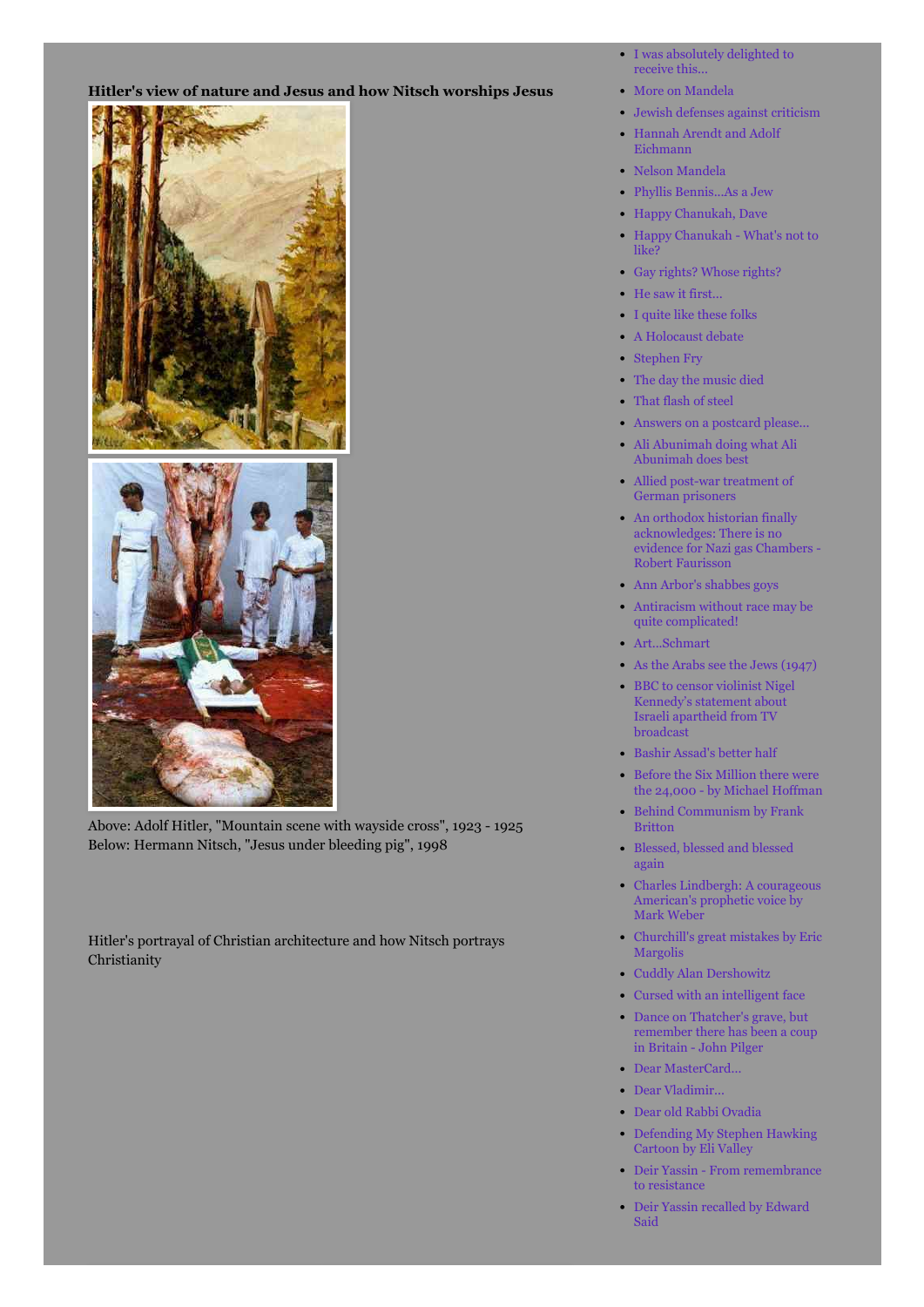

Above: Adolf Hitler, "Karls-Church, Vienna", Aquarell, 1912 Below: Hermann Nitsch, "Jesus, crucified together with a butchered pig", 1998



**Adolf Hitler, the "house painter"**



**Hermann Nitsch, the "artist"**

Adolf Hitler is called the Austrian "house painter", not painter or artist. Hermann Nitsch on the other hand is praised as being one of the greatest Austrian artists ever lived. On August 10, 1998 he concluded one of his most successful open air exhibitions of "modern art", lasting for one week.

Nitsch was cheered by the Austrian Chancellor, Ministers and other Government officials. All politically correct Parties in Austria were in praise of the "unique artwork" of Hermann Nitsch. This genius is sponsored with millions of Euros by the Austrian government in order to secure the on-going

- [Dontcha just love Jewish](http://pauleisen.blogspot.co.uk/2013/05/dontcha-just-love-jewish-humour.html) humour?
- [Doreen and Karen a tale of two](http://pauleisen.blogspot.co.uk/2013/08/doreen-and-karen-tale-of-two-mothers.html) mothers - by Francis Carr Begbie
- [Efraim Zuroff, the last Nazi](http://pauleisen.blogspot.co.uk/2013/05/efraim-zuroff-last-nazi-hunter.html)hunter
- [Equal opportunities \(right on!\)](http://pauleisen.blogspot.co.uk/2013/09/equal-opportunities.html)
	- [Erich Priebke's final interview](http://pauleisen.blogspot.co.uk/2013/10/erich-priebkes-final-interview-late.html)
- [Evil genius](http://pauleisen.blogspot.co.uk/2013/03/evil-genius.html)
- Exile and the prophetic: The [Jewish code of silence by Marc](http://pauleisen.blogspot.co.uk/2013/05/exile-and-prophetic-jewish-code-of.html) Ellis
- [Faith restored](http://pauleisen.blogspot.co.uk/2013/07/faith-restored.html)
- [Feeel the lurve...](http://pauleisen.blogspot.co.uk/2013/10/feel-lurve_23.html)
- [Femen, Israel and its Jewish](http://pauleisen.blogspot.co.uk/2013/08/femen-israel-and-its-jewish-backers.html) Backers
- [Four questions and answers -](http://pauleisen.blogspot.co.uk/2013/06/four-questions-and-answers.html) Paul Eisen
- [Free speech on campus](http://pauleisen.blogspot.co.uk/2013/03/free-speech-on-campus.html)
- [From Cafe Palestine](http://pauleisen.blogspot.co.uk/2013/05/from-cafe-palestine.html)
- [Gatekeeping for Zion by Philip](http://pauleisen.blogspot.co.uk/2013/05/gatekeeping-for-zion-by-philip-giraldi.html) Giraldi
- [Gentlemen, I present David](http://pauleisen.blogspot.co.uk/2013/07/gentlemen-please-take-few-minutes-and.html) Duke...
- [George Galloway at prayer](http://pauleisen.blogspot.ru/2013/10/george-galloway-at-prayer.html)
- [Giz a break!!!](http://pauleisen.blogspot.co.uk/2013/09/giz-break.html)
- [God help us](http://pauleisen.blogspot.co.uk/2013/08/god-help-us.html)
- [God help us #2](http://pauleisen.blogspot.co.uk/2013/09/god-help-us-2.html)
- [God help us #3](http://pauleisen.blogspot.co.uk/2013/09/god-help-us-3.html)
- [Hasbarafia Men of Honour](http://pauleisen.blogspot.co.uk/2013/10/hasbaraafia-men-of-honour.html)
- [Hava Nagila](http://pauleisen.blogspot.co.uk/2013/05/hava-nagila.html)
- [Henry Herskovitz on Jewish](http://pauleisen.blogspot.co.uk/2013/09/henry-herskowitz-on-jewish-power.html) Power
- [High Holy Days](http://pauleisen.blogspot.co.uk/2013/09/high-holy-days.html)
- [Hitler's words into stone](http://pauleisen.blogspot.co.uk/2013/05/hitlers-words-into-stone.html)
- Hollywood's Agenda, and the [Power Behind It by Mark Weber](http://pauleisen.blogspot.co.uk/2013/05/hollywoods-agenda-and-power-behind-it.html)
- [Holocaust FAQs](http://pauleisen.blogspot.co.uk/2013/10/holocaust-faqs.html)
- [How anti-racism lessons increase](http://pauleisen.blogspot.co.uk/2013/04/how-anti-racism-lessons-increase-pupil.html) pupil intolerance
- [How did they do it?](http://pauleisen.blogspot.co.uk/2013/09/how-did-they-do-it.html)
- [How entertainers are bullied into](http://pauleisen.blogspot.co.uk/2013/07/how-entertainers-are-bullied-into-not.html) not performing in Israel
- [How's Ariel Sharon?](http://pauleisen.blogspot.co.uk/2013/09/hows-ariel-sharon.html)
- [Hybrid Fabrications versus Greek](http://pauleisen.blogspot.co.uk/2013/07/hybrid-fabrications-versus-greek.html) **Originality**
- [I was delighted to read this](http://pauleisen.blogspot.co.uk/2013/09/i-was-delighted-to-read-this.html)
- [Ich hatt einen Kameraden \(I once](http://pauleisen.blogspot.co.uk/2013/04/ich-hatt-einen-kameraden-i-once-had.html) had a comrade)
- [Ilan Ziv's account of what](http://pauleisen.blogspot.co.uk/2013/04/ilan-zivs-account-of-what-happened-to.html) happened to his film
- [In memoriam: Reinhold Elstner](http://pauleisen.blogspot.co.uk/2013/04/in-memoriam-reinhold-elstner.html)
- [Interview with Chip Smith on](http://pauleisen.blogspot.co.uk/2013/09/interview-with-chip-smith-on-revisionism.html) revisionism
- [Is Islam a peaceful religion](http://pauleisen.blogspot.co.uk/2013/10/is-islam-peaceful-religion.html)
- [Is the Catholic church now just a](http://pauleisen.blogspot.co.uk/2013/06/is-catholic-church-now-just-bit-too.html) bit too good for the Jews?
- Israel's Everyday Racism and [How American Jews Turn a Blind](http://pauleisen.blogspot.co.uk/2013/08/israels-everyday-racism-and-how.html) Eye to It
- [Israel's true colours](http://pauleisen.blogspot.co.uk/2013/09/israels-true-colours.html)
- [It's the Jewish conquest of](http://pauleisen.blogspot.co.uk/2013/09/the-jewish-conquest-of-palestine.html) Palestine, stupid.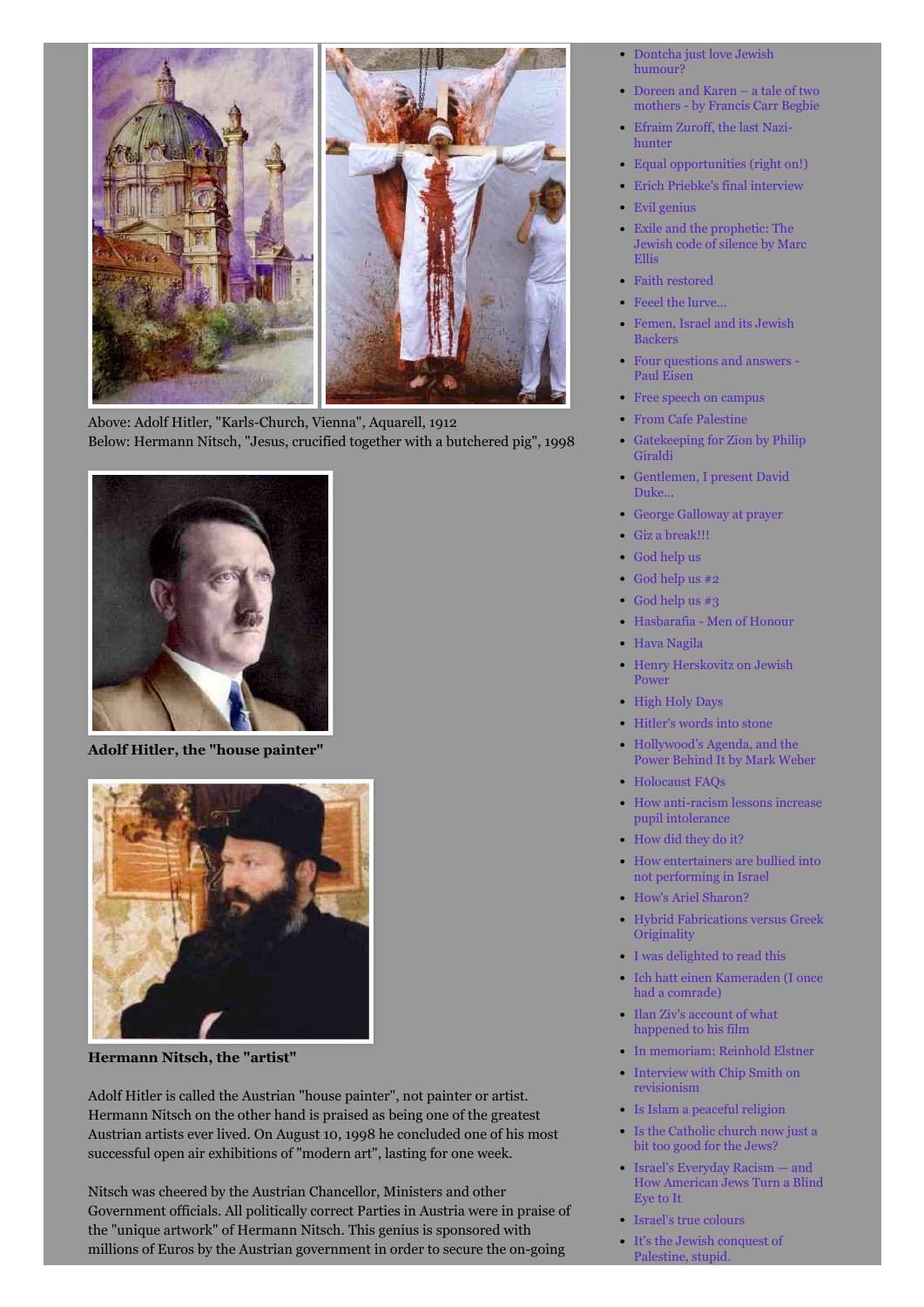production of his works. The Austrian government and the media believe that Nitsch can uplift one's spirit by his "touching creations" - naked girls, resting in the bloody guts of butchered sows. On the other hand an individual will go to prison for up to 15 years in Austria if he possesses and shows or exhibits a piece of an Adolf Hitler painting.

This is an example of our democratic right of freedom of artistic expression and ideas. We are thankful that we can enjoy the outstanding works of Nitsch and are spared the horrors of Adolf Hitler's ugly scribbles. Thank God, democracy selects what we are allowed to see and what we are allowed to read and say.

Who's works do you want your children to see? Nitsch's "arts" or Hitlers "ugly scribbles"?

# **Watercolor by Hitler to be shown in Tokyo**

**(Kyodo News) - Wednesday, February 4, 2004 at 04:15 JST**

TOKYO ? A watercolor by Nazi leader Adolf Hitler will be put on display Saturday at Theatre Times Square in Shibuya Ward to coincide with the screening of a film about his artistic ambitions, organizers said Tuesday. Toshiba Entertainment Inc, distributor of the film "Max," a joint Hungarian, Canadian and British production, said it is taboo in Europe to display art by Hitler, but the piece is an invaluable material with which people can have a "level-headed view of the human side of Hitler."

Posted by Paul [Eisen a](https://plus.google.com/115728519410143369471)t [18:35](http://pauleisen.blogspot.com.au/2013/12/the-artist-and-house-painter.html)  $\overline{\phantom{1}}$ 

[Home](http://pauleisen.blogspot.com.au/) [Older Post](http://pauleisen.blogspot.com.au/2013/12/the-face-of-racism-by-uri-avnery.html)

- [Jerusalem the Golden \(Fr Frank's](http://pauleisen.blogspot.co.uk/2013/08/jerusalem-golden-fr-franks-rant-number.html) Rant Number 49)
- [Jesus' broken heart](http://pauleisen.blogspot.co.uk/2013/03/jesus-broken-heart.html)
- [Jews and Deir Yassin](http://pauleisen.blogspot.co.uk/2013/03/in-clear-sight-of-yad-vashem-jews-and.html)
- [Jews for this, Jews for that, Jews](http://pauleisen.blogspot.co.uk/2013/08/jews-for-this-jews-for-that-jews-for.html) for bare tits
- [Jews: A Religious Community, a](http://pauleisen.blogspot.co.uk/2013/08/jews-religious-community-people-or-race.html) People, or a Race? by Mark Weber
- [Joseph Massad](http://pauleisen.blogspot.co.uk/2013/05/joseph-massad.html)
- [Justice4Germans](http://pauleisen.blogspot.co.uk/2013/08/justice4germans.html)
- [Keeping it Kosher](http://pauleisen.blogspot.co.uk/2013/09/keeping-it-kosher.html)
- [Kevin MacDonald's The Culture](http://pauleisen.blogspot.co.uk/2013/07/kevin-macdonalds-culture-of-critique.html) of Critique
- [Komm Frau...](http://pauleisen.blogspot.co.uk/2013/10/komm-frau.html)
- [La Shoah](http://pauleisen.blogspot.co.uk/2013/10/la-shoah.html)
- [Latest on Ilan Ziv's film plus an](http://pauleisen.blogspot.co.uk/2013/04/latest-on-ilan-zivs-film-plus.html) interesting note
- [Life in the Third Reich](http://pauleisen.blogspot.co.uk/2013/08/life-in-third-reich-by-friedrich-kurreck.html)
- Light comes from the West, [nostalgia from the Middle East by](http://pauleisen.blogspot.co.uk/2013/09/light-comes-from-west-nostalgia-from.html) Salman Masalha
- [Louis Farrakhan](http://pauleisen.blogspot.co.uk/2013/09/louis-farrakhan.html)
- **[Love your people](http://pauleisen.blogspot.co.uk/2013/05/love-your-people.html)**
- [Loving Hitler](http://pauleisen.blogspot.co.uk/2013/06/loving-hitler.html)
- [Mad Mel](http://pauleisen.blogspot.co.uk/2013/06/mad-mel.html)
- [Marrying out.](http://pauleisen.blogspot.co.uk/2013/09/marrying-out.html)
- [Michael Hoffman on the death of](http://pauleisen.blogspot.co.uk/2013/10/michael-hoffman-on-death-of-erich.html) Erich Priebke
- [Mondoweiss](http://pauleisen.blogspot.com/2013/09/mondoweiss.html)
- [Mondoweiss debates the](http://pauleisen.blogspot.com/2013/09/mondoweiss-debates-holocaust.html) Holocaust
- [More painful truths from David](http://pauleisen.blogspot.co.uk/2013/10/more-painful-truths-from-david-duke.html) Duke
- [More truthtelling from David](http://pauleisen.blogspot.co.uk/2013/05/more-truthtelling-from-david-duke.html) Duke
- [My friend Shelby](http://pauleisen.blogspot.co.uk/2013/07/my-friend-shelby.html)
- [Myth and the Russian Pogroms](http://pauleisen.blogspot.co.uk/2013/03/myth-and-russian-pogroms-part-3-jewish.html) Part 3: The Jewish Role by Andrew Joyce
- [Myth and the Russian Pogroms,](http://pauleisen.blogspot.co.uk/2013/03/myth-and-russian-pogroms-part-2.html) Part 2: Inventing Atrocities by Andrew Joyce
- [Never let the truth get in the way](http://pauleisen.blogspot.co.uk/2013/07/never-let-truth-get-in-way-of-good-story.html) of a good story
- [Never trust a man in a big hat](http://pauleisen.blogspot.co.uk/2013/09/never-trust-man-in-big-hat.html)
- [New Right vs. Old Right by Greg](http://pauleisen.blogspot.co.uk/2013/05/new-right-vs-old-right-by-greg-johnson.html) Johnson
- [Nixon's last word on the Jews](http://pauleisen.blogspot.co.uk/2013/08/nixons-last-word-on-jews.html)
- [No need to bother, Kathleen](http://pauleisen.blogspot.co.uk/2013/10/no-need-to-bother-kathleen.html)
- [Norman Finkelstein bids farewell](http://pauleisen.blogspot.co.uk/2013/05/norman-finkelstein-bids-farewell-to.html) to Israel bashing - Haaretz
- [Not only Deir Yassin Guy Erlich](http://pauleisen.blogspot.co.uk/2013/03/not-only-deir-yassin-guy-erlich.html)
- [Now, tell me again, who made the](http://pauleisen.blogspot.co.uk/2013/09/now-tell-me-again-who-made-desert-bloom.html) desert bloom?
- [On the Definition of Jewish](http://pauleisen.blogspot.co.uk/2013/08/on-definition-of-jewish-supremacism.html) Supremacism
- [One third of the Holocaust](http://pauleisen.blogspot.co.uk/2013/09/one-third-of-holocaust.html)
- [Open letter to Abe Foxman from](http://www.counterpunch.org/2013/10/24/a-modest-proposal-to-the-anti-defamation-league/) If Americans Knew
- [Pappe's discomfort by Gilad](http://pauleisen.blogspot.co.uk/2013/05/pappes-discomfort-by-gilad-atzmon.html) Atzmon
- [Perfidy](http://pauleisen.blogspot.co.uk/2013/10/perfidy.html)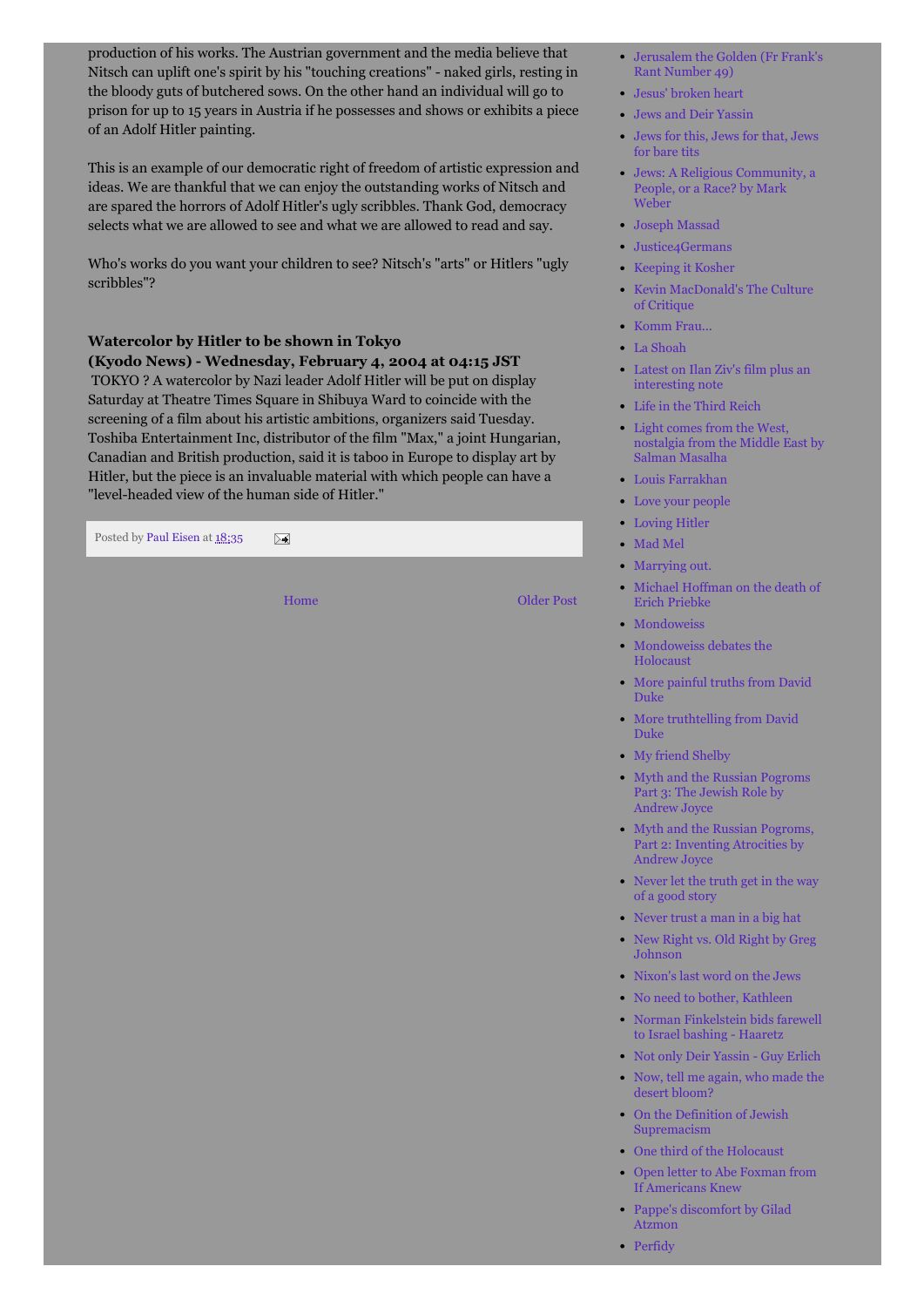[Poor old PSC!](http://pauleisen.blogspot.co.uk/2013/06/poor-old-psc.html)

- [Put your money where your](http://pauleisen.blogspot.co.uk/2013/10/put-your-money-where-your-mouth-is.html) mouth is...
- [Rabbi Rayner's prayer](http://pauleisen.blogspot.co.uk/2013/05/rabbi-rayners-prayer.html)
- Recalling America's Founders: [Honor and Duty in a Dark Age - a](http://pauleisen.blogspot.co.uk/2013/07/recalling-americas-founders-honor-and.html) talk by Mark Weber
- [Reductio ad Hitlerum as a Social](http://pauleisen.blogspot.co.uk/2013/07/reductio-ad-hitlerum-as-social-evil.html) Evil
- [Refuge in the Sturm by Michael](http://pauleisen.blogspot.co.uk/2013/06/refuge-in-sturm-by-michael-robeson.html) Robeson
- [Reinhold Elstner's last letter](http://pauleisen.blogspot.co.uk/2013/04/reinhold-elstners-letter-full-text.html)
- [Remembering at Ulrichsberg](http://pauleisen.blogspot.com/2013/09/remembering-at-ulrichsberg.html)
- [Resist](http://pauleisen.blogspot.co.uk/2013/10/resist.html)
- Revisiting the 19th-Century [Russian Pogroms, Part 1: Russia's](http://pauleisen.blogspot.co.uk/2013/03/revisiting-19th-century-russian-pogroms.html) Jewish Question by Andrew Joyce
- [Ron Paul on Syria](http://pauleisen.blogspot.co.uk/2013/06/ron-paul-on-syria.html)
- [Shock, horror! MP smacked for](http://pauleisen.blogspot.co.uk/2013/07/shock-horror-mp-smacked-for-anti-israel.html) anti-Israel comments
- [So, Russia is thinking of banning](http://pauleisen.blogspot.co.uk/2013/07/so-russia-is-thinking-of-banning-world.html) World War II revisionism.
- [Some hope for the future?](http://pauleisen.blogspot.co.uk/2013/09/some-hope-for-future.html)
- [Some more from outside Beth](http://pauleisen.blogspot.co.uk/2013/06/some-more-from-outside-beth-israel-ann.html) Israel.
- [St Anne of Blah Blah](http://pauleisen.blogspot.co.uk/2013/10/st-anne-of-blah-blah.html)
- [Straight from the horse's mouth](http://pauleisen.blogspot.co.uk/2013/08/straight-from-horses-mouth.html)
- [Stuart the Jewish turtle](http://pauleisen.blogspot.co.uk/2013/05/stuart-jewish-turtle.html)
- [Sumpin' tinks in here...](http://pauleisen.blogspot.co.uk/2013/10/sumpin-tinks-in-here.html)
- [T-Mobile censorship any ideas?](http://pauleisen.blogspot.co.uk/2013/09/being-temporarily-without-broadband-i.html)
- [Talking of crude, anti-Semitic](http://pauleisen.blogspot.co.uk/2013/07/talking-of-crude-anti-semitic-imagery.html) imagery...
- [Test your Holocaust knowledge](http://pauleisen.blogspot.co.uk/2013/07/test-your-holocaust-knowledge.html)
- [That filthy anti-Semite](http://pauleisen.blogspot.co.uk/2013/09/that-filthy-anti-semite.html)
- [The 'Warsaw Ghetto Boy" and "A](http://pauleisen.blogspot.co.uk/2013/04/the-warsaw-ghetto-boy-and-jewish-ghetto.html)  $\bullet$ Jewish ghetto-fighter recalls her capture" - Mark Weber
- [The \(Jewish\) Quality of Mercy](http://pauleisen.blogspot.co.uk/2013/07/the-jewish-quality-of-mercy.html)
- [The Evolution of the Relationship](http://pauleisen.blogspot.co.uk/2013/06/the-evolution-of-relationship-between.html) Between Catholics and Jews - From The Jewish Daily Forward
- [The Frankfurt School, part 1: why](http://pauleisen.blogspot.co.uk/2013/07/the-frankfurt-school-part-1-why-did.html) did Anders Breivik fear them?
- [The Gas-Cloud of Western](http://pauleisen.blogspot.co.uk/2013/09/the-gas-cloud-of-western-intervention.html) Intervention
- The Palestine Liberation [Movement is not about Anti-](http://pauleisen.blogspot.co.uk/2013/05/the-palestine-liberation-movement-is.html)Semitism by Paul Larudee
- [The Reasons for a Voluntary](http://pauleisen.blogspot.co.uk/2013/05/the-reasons-for-voluntary-death.html.) Death - Dominique Venner
- The Rise and Fall of the [Holocaust Industry by Jonas E.](http://pauleisen.blogspot.co.uk/2013/05/the-rise-and-fall-of-holocaust-industry.html) Alexis
- The Samson complex: Israel [again rebuffs peace with the Arab](http://pauleisen.blogspot.co.uk/2013/05/the-samson-complex-israel-again-rebuffs.html) world - Jonathan Cook
- [The Toughest job in Washington:](http://pauleisen.blogspot.co.uk/2013/08/the-toughest-job-in-washington.html) Explaining U.S. policy toward Israel
- [The Vexing 'Jewish Question': A](http://pauleisen.blogspot.co.uk/2013/05/the-vexing-jewish-question-nineteenth.html) Nineteenth-Century Scholar's View
- The Warsaw Ghetto 'Uprising': [Jewish Insurrection or German](http://pauleisen.blogspot.co.uk/2013/04/the-warsaw-ghetto-uprising-jewish.html)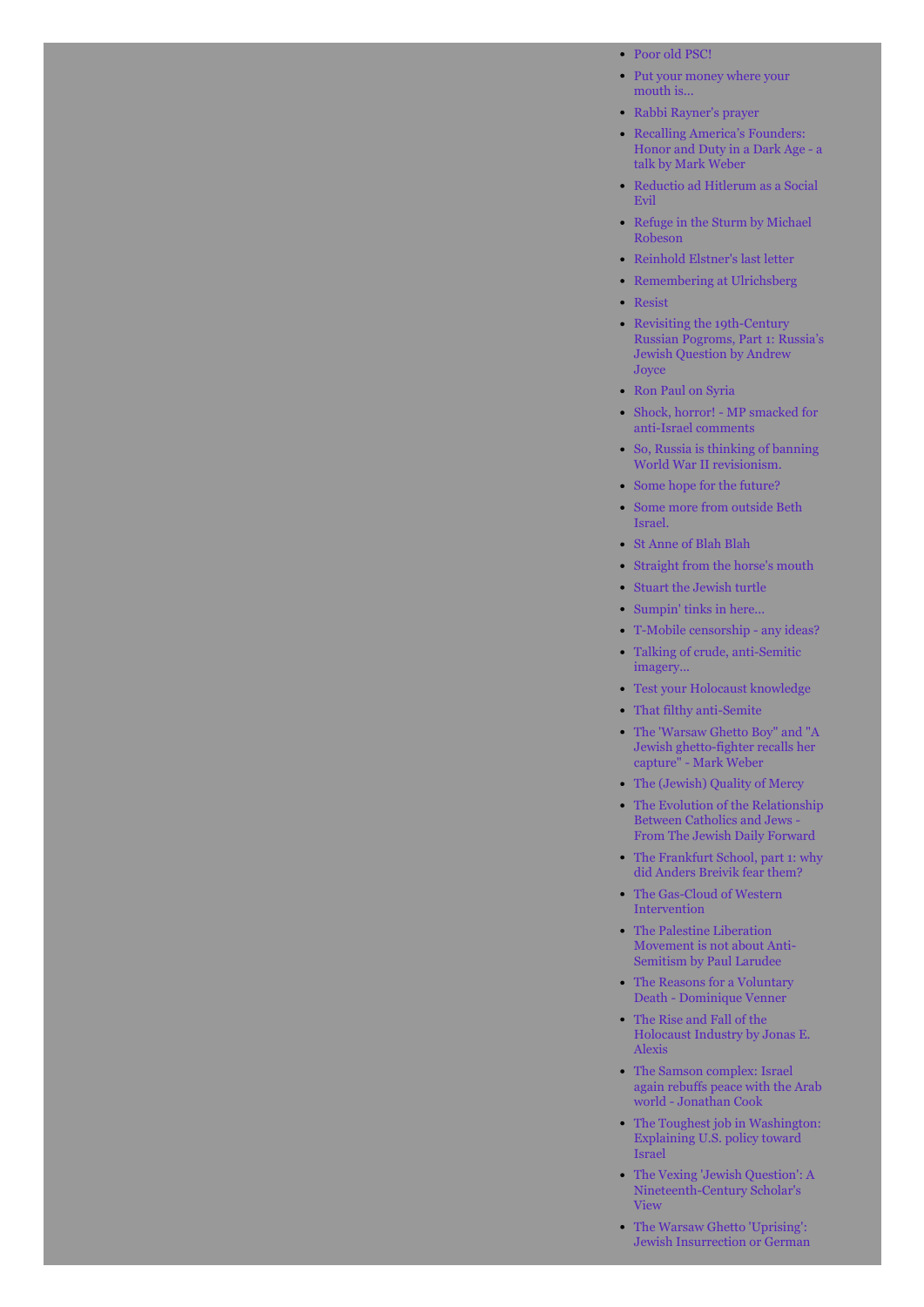[Police Operation? - Robert](http://pauleisen.blogspot.co.uk/2013/04/the-warsaw-ghetto-uprising-jewish.html) Faurisson

- $\bullet$ [The albatross of Israel by](http://pauleisen.blogspot.co.uk/2013/05/the-albatross-of-israel-by-norman.html) Norman Pollack
- [The assault on the Liberty](http://pauleisen.blogspot.co.uk/2013/06/the-assault-on-uss-liberty.html)
- [The battle of the Warsaw Ghetto](http://pauleisen.blogspot.co.uk/2013/04/the-battle-of-warsaw-ghetto.html)
- [The bickering genocides by Mark](http://pauleisen.blogspot.co.uk/2013/05/the-bickering-genocides-by-mark-steyn.html) Steyn
- [The day the gas-chamber myth](http://pauleisen.blogspot.co.uk/2013/06/the-day-the-gas-chamber-myth-died.html) died
- [The end of the Holocaust? I don't](http://pauleisen.blogspot.co.uk/2013/07/the-end-of-holocaust-i-dont-think-so.html) think so.
- [The kids are alright...](http://pauleisen.blogspot.co.uk/2013/08/the-kids-are-alright.html)
- [The often-invisible non-Jews...](http://pauleisen.blogspot.co.uk/2013/10/the-often-invisible-non-jews.html)
- [The real enemy of the Jews?](http://pauleisen.blogspot.co.uk/2013/04/the-real-enemy-of-jews.html)
- [The sound of the mob](http://pauleisen.blogspot.co.uk/2013/05/the-sound-of-mob.html)
- [The trial of Guenter Deckert by](http://pauleisen.blogspot.co.uk/2013/05/the-trial-of-guenter-deckert-by-sylvia.html)  $\bullet$ Sylvia Stolz
- [The weight of tradition](http://pauleisen.blogspot.co.uk/2013/10/the-weight-of-tradition-why-judaism-is.html)
- [This is America, I can fly my flag](http://pauleisen.blogspot.co.uk/2013/09/this-is-america-i-can-fly-my-flag.html) wherever I want.
- [This is Anna Baltzer](http://pauleisen.blogspot.com/2013/10/this-is-anna-baltzer.html)
- [This is Dov Hikind](http://pauleisen.blogspot.co.uk/2013/10/this-is-dov-hikind.html)
- [This is what's gonna happen](http://pauleisen.blogspot.co.uk/2013/05/this-is-whats-gonna-happen.html)
- [Thus did I redeem the land...](http://pauleisen.blogspot.co.uk/2013/06/thus-did-i-redeem-land.html)
- [Too clever by half](http://pauleisen.blogspot.co.uk/2013/08/william-rapfogels-sudden-fall-from.html)
- [Too terrible to post...](http://pauleisen.blogspot.co.uk/2013/10/too-terrible-to-post.html)
- $\bullet$ Towards an intelligent, coherent [and compassionate anti-semitism](http://pauleisen.blogspot.co.uk/2013/09/towards-intelligent-coherent-and.html)
- [Treu](http://pauleisen.blogspot.co.uk/2013/10/treu.html)
- [True to the end](http://pauleisen.blogspot.co.uk/2013/09/true-to-end.html)
- [Twice blessed](http://pauleisen.blogspot.co.uk/2013/08/twice-blessed.html)
- [Two takes on Jewish power](http://pauleisen.blogspot.co.uk/2013/05/two-takes-on-jewish-power.html)
- [UK becoming Holocaust centre of](http://pauleisen.blogspot.ru/2013/10/uk-becoming-holocaust-centre-of-europe.html) Europe
- [VIDEO "We knew the Lord was](http://pauleisen.blogspot.co.uk/2013/07/we-knew-lord-was-german.html) German"...
- [VIDEO Can you make it to the](http://pauleisen.blogspot.co.uk/2013/07/i-hope-you-make-it-to-end.html) end?
- [VIDEO Homophobic hate](http://pauleisen.blogspot.co.uk/2013/07/homophobic-hate-speech.html) speech?
- [VIDEO IngrId Rimland on Doug](http://pauleisen.blogspot.co.uk/2013/03/ingrid-rimland-on-doug-christie.html) Christie
- [VIDEO La conspiration sexuelle](http://pauleisen.blogspot.co.uk/2013/08/la-conspiration-sexuelle-de-lonu.html) de l'ONU
- [VIDEO My, aren't we](http://pauleisen.blogspot.co.uk/2013/07/my-arent-we-progressive.html) progressive?
- [VIDEO Rabbi Gluckstein?](http://pauleisen.blogspot.co.uk/2013/06/rabbi-gluckstein.html)
- $\bullet$ [VIDEO - The Pride of The White](http://pauleisen.blogspot.co.uk/2013/07/the-pride-of-white-house.html) house
- [VIDEO The question is...why?](http://pauleisen.blogspot.co.uk/2013/07/the-question-iswhy.html)
- [VIDEO This is Tommy](http://pauleisen.blogspot.co.uk/2013/07/this-is-tommy-robinson.html) Robinson
- [VIDEO Why I left Judaism](http://pauleisen.blogspot.co.uk/2013/07/why-i-left-judaism.html)
- [VIDEO Why we vigil against](http://pauleisen.blogspot.co.uk/2013/09/why-we-vigil-against-zionism-by-thomas.html) Zionism by Thomas Saffold
- [Very disappointing indeed](http://pauleisen.blogspot.co.uk/2013/07/very-disappointing-indeed.html)
- Was World War Two just as [pointless and self-defeating as](http://pauleisen.blogspot.co.uk/2013/06/was-world-war-two-just-as-pointless-and.html) Iraq, asks Peter Hitchens
- [We couldn't possibly comment...](http://pauleisen.blogspot.co.uk/2013/07/we-couldnt-possibly-commentgod-help-us.html) (God help us all)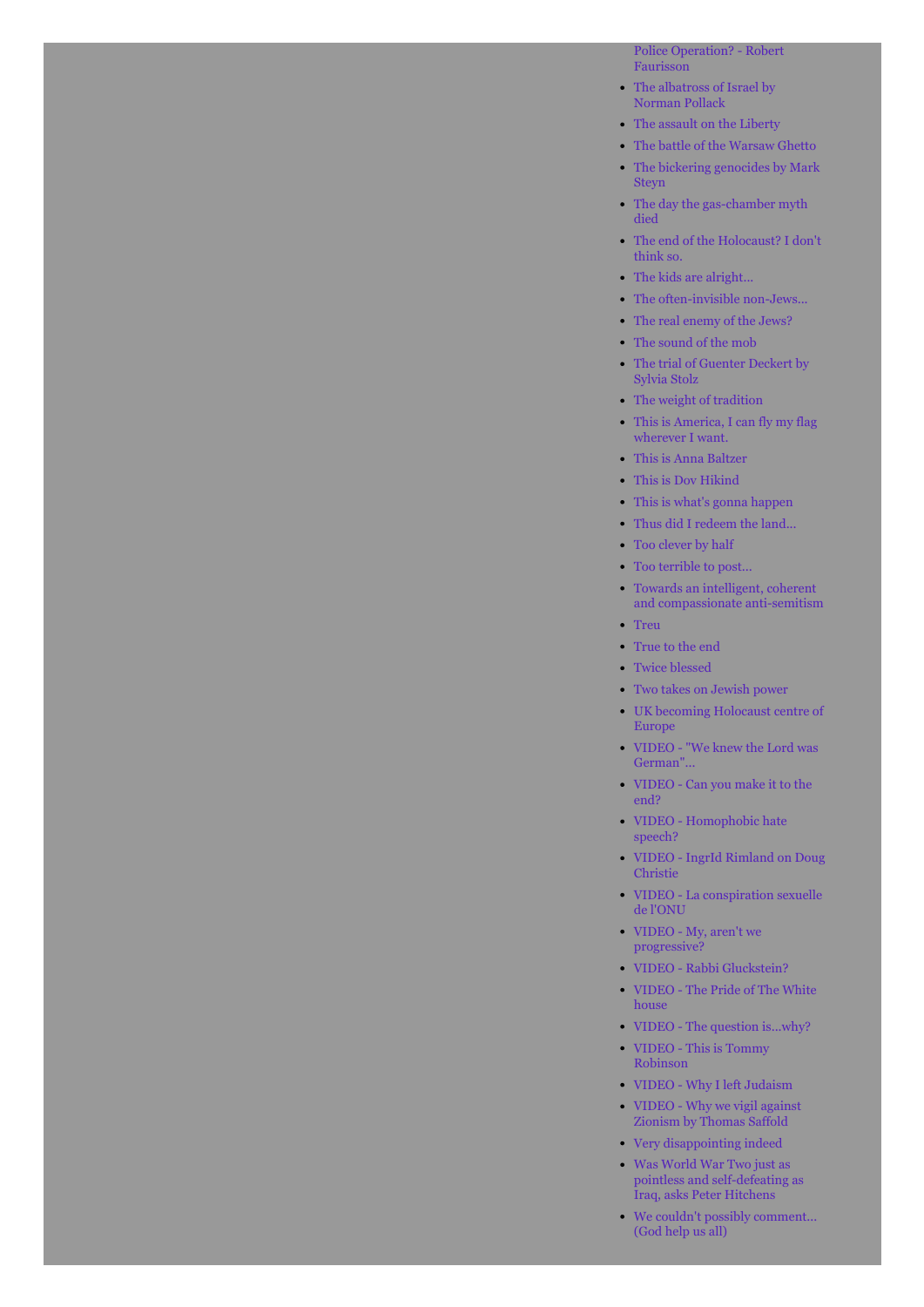- West German justice and so[called National Socialist violent](http://pauleisen.blogspot.co.uk/2013/05/west-german-justice-and-so-called.html) crimes by Wlhelm Staglich
- [What the Immigration Debate](http://pauleisen.blogspot.co.uk/2013/05/what-immigration-debate-really-should.html) Really Should Be About - Ted Sallis
- [What to do about anti-Zionist](http://pauleisen.blogspot.co.uk/2013/10/what-to-do-about-anti-zionist-zionists.html) Zionists
- [What's a Pro-Boycott Cartoon of](http://pauleisen.blogspot.co.uk/2013/06/whats-pro-boycott-cartoon-of-stephen.html) Stephen Hawking Doing in a Jewish Paper?
- [What's sauce for the goose...](http://pauleisen.blogspot.co.uk/2013/07/whats-sauce-for-goose.html)
- [While we babble and rave... Paul](http://pauleisen.blogspot.co.uk/2013/03/while-we-babble-and-rave-paul-eisen.html) Eisen
- [Staggering interview by Gilad](http://pauleisen.blogspot.co.uk/2013/10/staggering-interview-by-gilad-atzmon.html) Atzmon
- [The Jew Blumenthal denigrating](http://pauleisen.blogspot.co.uk/2013/10/the-jew-blumenthal-denigrating-man-whos.html) a man who's boots he is not fit to lick
- [Hurry up Harriet](http://pauleisen.blogspot.co.uk/2013/10/hurry-up-harriet.html)
- [A lopsided U.S. visa-waiver](http://pauleisen.blogspot.co.uk/2013/10/a-lopsided-us-visa-waiver.html)
- [Dear Mr. Santoro](http://pauleisen.blogspot.co.uk/2013/10/dear-mr-santoro.html)
- [Come on, Uri](http://pauleisen.blogspot.co.uk/2013/10/come-on-uri.html)
- [What is Holocaust denial?](http://pauleisen.blogspot.co.uk/2013/11/what-is-holocaust-denial.html)
- [Avigail and Shimon](http://pauleisen.blogspot.com/2013/11/avigail-and-shimon.html)
- [Max goes to Israel](http://pauleisen.blogspot.co.uk/2013/11/max-goes-to-israel.html)
- [Kosher in Tehran](http://pauleisen.blogspot.co.uk/2013/11/kosher-in-tehran.html)
- The Psychological and Physical [Mutilation of Germany - Part IV](http://pauleisen.blogspot.co.uk/2013/11/the-psychological-and-physical.html) by Ingrid Zundel
- [The young Zundel](http://pauleisen.blogspot.co.uk/2013/11/the-young-zundel.html)
- [Ken O'Keefe on TV Don't miss](http://pauleisen.blogspot.co.uk/2013/11/ken-okeefe-on-tv-dont-miss-it.html) it!
- The Psychological and Physical [Mutilation of Germany – Part V](http://pauleisen.blogspot.co.uk/2013/11/the-psychological-and-physical_7.html)
- [Damn those pesky revisionists!](http://pauleisen.blogspot.co.uk/2013/11/damn-those-pesky-revisionists.html)
- [The eleventh hour...](http://pauleisen.blogspot.co.uk/2013/11/the-eleventh-hour.html)
- [Die elfte Stunde](http://pauleisen.blogspot.co.uk/2013/11/die-elfte-stunde.html)
- שעה אחת [עשרה](http://pauleisen.blogspot.co.uk/2013/11/blog-post.html)
- [The Warsaw Ghetto Memorial](http://pauleisen.blogspot.co.uk/2013/11/the-warsaw-ghetto-memorial.html)
- [From Michael Robeson](http://pauleisen.blogspot.co.uk/2013/11/from-michael-robeson.html)
- [Rabbi Lynn Gottleib](http://pauleisen.blogspot.co.uk/2013/11/rabbi-lynn-gottleib.html)
- Gilad Atzmon reviews Max  $\bullet$ [Blumenthal's new book: "Goliath"](http://pauleisen.blogspot.co.uk/2013/11/gilad-atzmon-reviews-max-blumenthals.html)
- [Revelations from Goebbels' Diary](http://pauleisen.blogspot.co.uk/2013/11/revelations-from-goebbels-diary-david.html) - David Irving
- [Sick and twisted?](http://pauleisen.blogspot.co.uk/2013/11/sick-and-twisted.html)
- [The greatest story never told](http://pauleisen.blogspot.co.uk/2013/11/the-greatest-story-never-told.html)
- [Noam Chomsky](http://pauleisen.blogspot.co.uk/2013/11/noam-chomsky.html)
- [The greatest story never told](http://pauleisen.blogspot.co.uk/2013/11/the-greatest-story-never-told-bonus.html)  bonus feature
- [Only on simchas...](http://pauleisen.blogspot.co.uk/2013/11/only-on-simchas.html)

#### **Blog Archive**

- $(405)$ 
	- ▼ [December 2013](http://pauleisen.blogspot.com.au/2013_12_01_archive.html) (20) [The artist and the house](http://pauleisen.blogspot.com.au/2013/12/the-artist-and-house-painter.html) painter
	- [The Face of Racism? by Uri](http://pauleisen.blogspot.com.au/2013/12/the-face-of-racism-by-uri-avnery.html) Avnery
	- [Israelophobia by Fiamma](http://pauleisen.blogspot.com.au/2013/12/israelophobia-by-fiamma-nirensteinn.html) Nirenstein